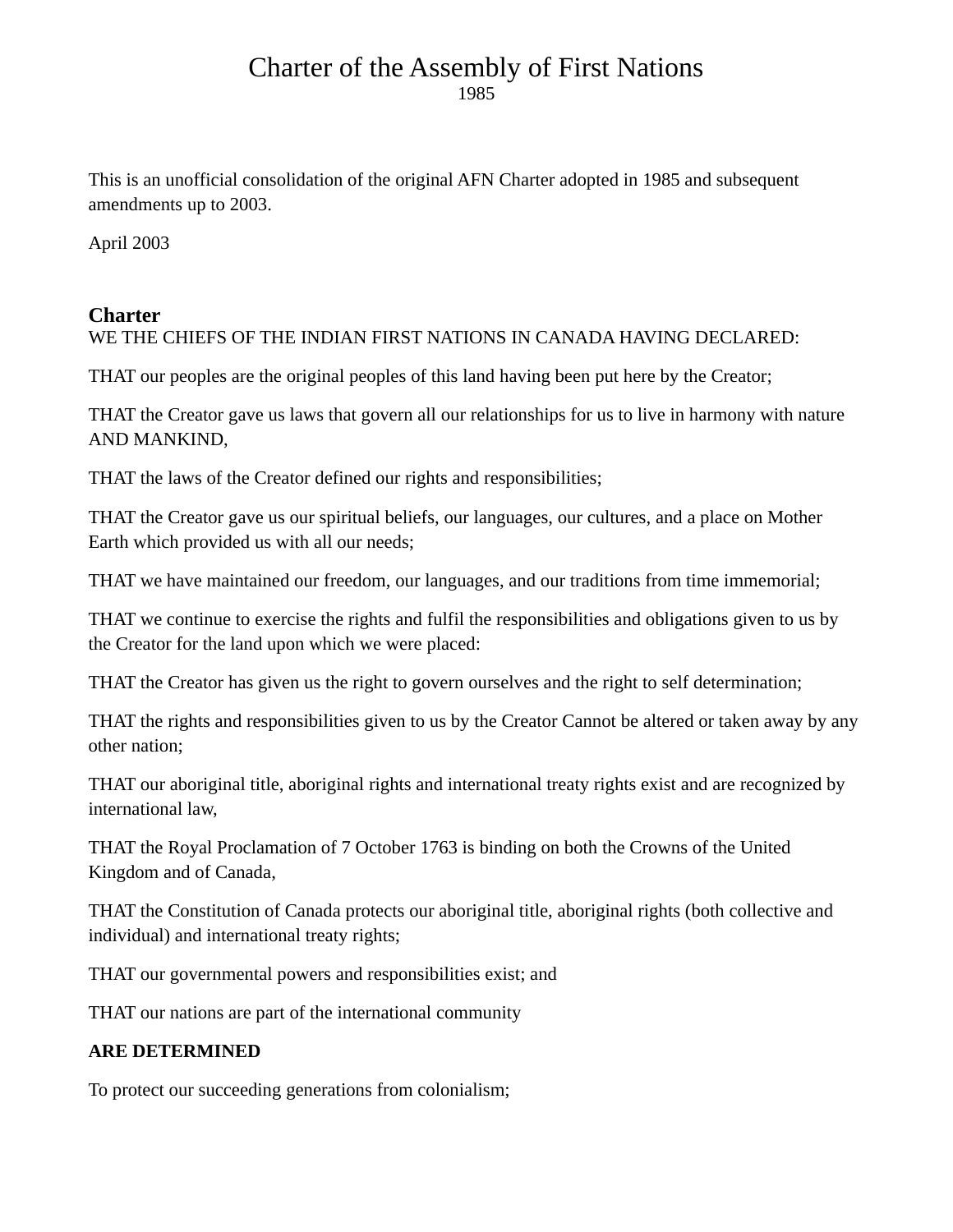To reaffirm our faith in fundamental human rights, in the dignity and worth of the human person, in the equal rights of men and women and of our First Nations large and small;

To establish conditions under which justice and respect for the obligations arising from our international treaties and from international law can be maintained, and

To promote social progress and better standards of life among our peoples,

### **AND FOR THESE ENDS,**

To respect our diversity,

To practise tolerance and work together as good neighbours,

To unite our strength to maintain our security, and

To employ national and international machinery for the promotion of the political, economic and social advancement of our peoples,

## **SO, WE HAVE RESOLVED TO COMBINE OUR EFFORTS TO ACCOMPLISH COMMON AIMS.**

**ACCORDINGLY**, our respective Governments, through their Chiefs assembled in the City of Penticton in 1982, agreed to establish a national organization known as the Assembly of First Nations (AFN) and now agree in the City of Vancouver in 1985 to the Charter of the Assembly of First Nations.

## **IDEALS ARTICLE I**

Diplomatic and political relations between First Nations in all fora of the Assembly of First Nations shall be guided by the following ideals:

a) By virtue of their rich heritage, historical experience and contemporary circumstances, First Nations possess common interests and aspirations to exercise their political will in common and to develop a collective struggle or cause based upon the Indian values of trust, confidence and toleration.

b) By virtue of the recognition and affirmation of their mutual freedom and self determination, First Nations possess the knowledge and political will to respect the sovereignty of each First Nation.

c) By virtue of the recognition and respect for their mutual sovereign equality, First Nations can establish collective political relations based upon respect for diversity.

d) By virtue of their mutual belief in justice, First Nations can establish collective political relations that will not render a single First Nation to suffer or benefit as a direct result of privilege, favouritism preferential treatment or the abuse of power.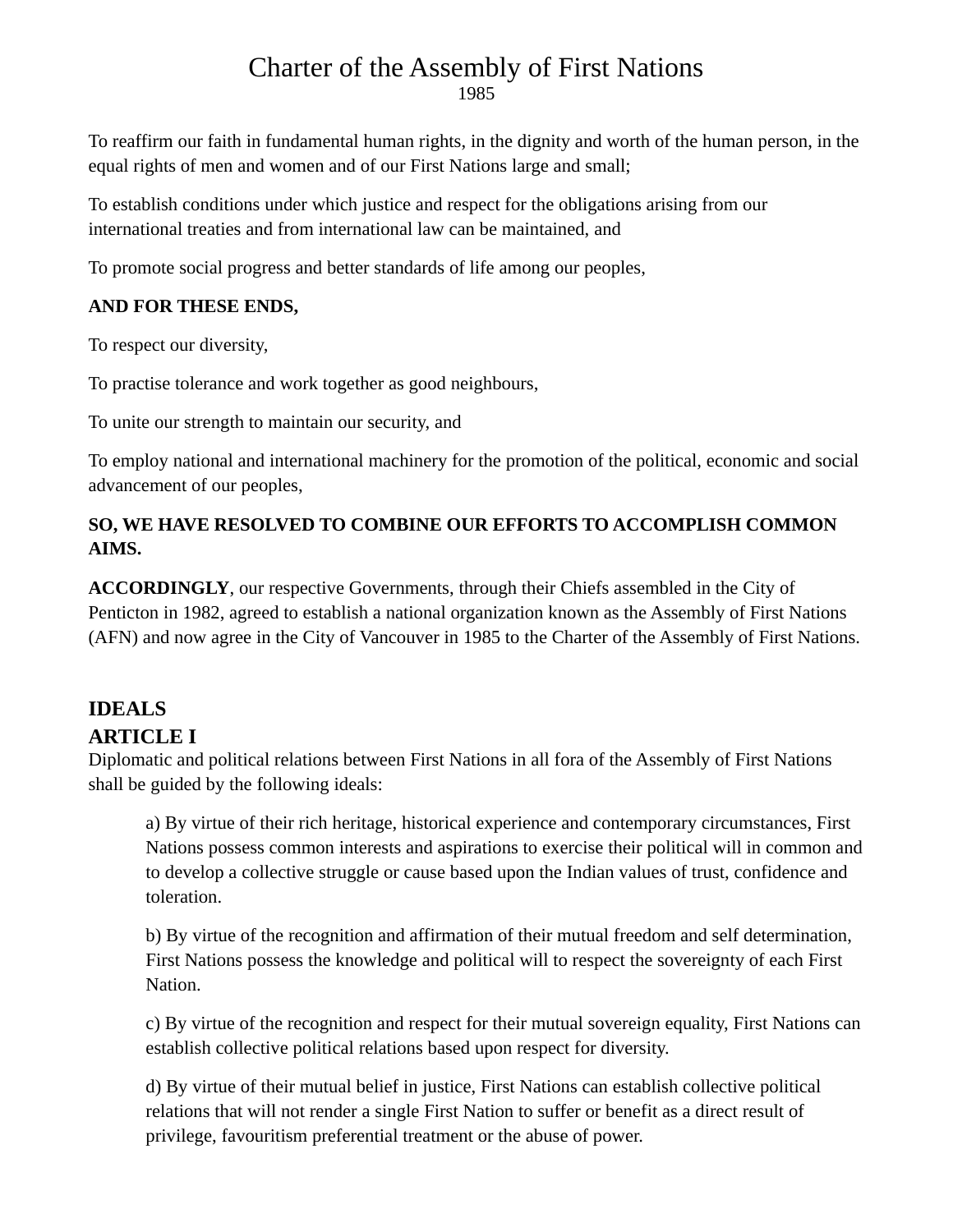# **PRINCIPLES**

#### **ARTICLE 2**

First Nations, in the pursuit of the ideals stated in Article 1, shall subscribe to and maintain these Principles:

1.First Nations involved in diplomatic and political relations within the Assembly of First Nations recognize that collective political power and action is a practical imperative for the preservation and integrity of the right of self-determination for each First Nation.

2.In order to achieve political solidarity, diplomatic and political relations between First Nations involved in the Assembly of First Nations shall be characterized by the principles of coexistence and diversity.

3.The purpose, authority, responsibilities and jurisdiction of the Assembly of First Nations shall be derivative in nature and scope. All actions or initiatives in excess of the delegation from First Nations shall be null and void and of no force or effect.

4.All delegated power, mandates or responsibility derive from the sovereignty of First Nations; and the persons or institutions entrusted to exercise such delegation have a sacred trust and duty, in performance, to comply strictly with the nature and quality of the delegation.

5.The Assembly of First Nations shall remain at all times an instrument to advance the aspirations of First Nations and shall not become greater in strength, power, resources or jurisdiction than the First Nations for which it was established to serve.

6. Any decision or direction on a subject matter of a fundamental nature that may affect the jurisdiction, rights and survival of First Nations, may be undertaken as a national or international matter provided the First Nations-in-Assembly have reached a consensus to grant delegated power, mandate or responsibility to the Assembly of First Nations. When all efforts at achieving a consensus have. been exhausted without a success, a positive vote of 60% of the Chiefs and other designated representatives of First Nations shall be sufficient for the Assembly of First Nations to undertake any subject matter of a national or international matter.

7.The resources allocated to the Assembly of First Nations Secretariat shall be distributed and utilized for the great benefit of all Member First Nations in efforts that are truly in form and substance national in scope and for which consensus has been achieved by the member First Nations.

# **ROLE AND FUNCTION**

**ARTICLE 3** The role and function of the Assembly of First Nations is: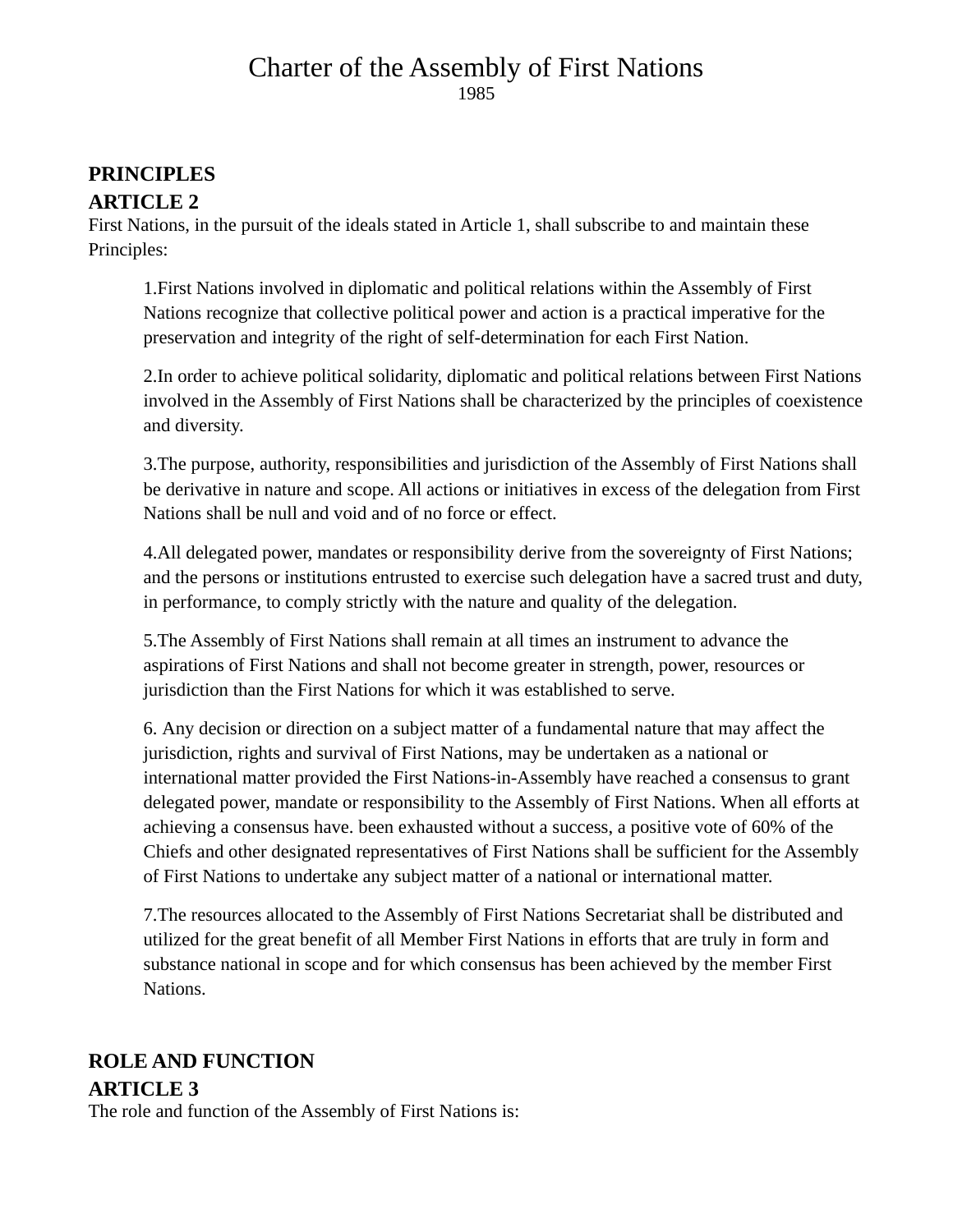a) To be a national delegated forum for determining and harmonising effective collective and co-operative measures on any subject matters which the First Nations delegate for review, study, response or action.

b) To be a national delegated forum of First Nations which, by virtue of their sovereignty, are the sole legitimate source for what it is, does or may become in the future.

c) To be a national delegated forum for the purpose of advancing the aspirations of First Nations and to remain subordinate in strength power and resources to the First Nations jurisdiction for which it is established to serve.

d) To perform and adhere strictly, as a sacred trust and duty, to the nature, scope and extent of the delegation granted from time to time by First Nations.

e) To seek, utilize and distribute resources for the greater benefit of all First Nations in endeavours that are truly in form and substance national or international in nature and scope and for which delegation has been granted by First Nations.

#### **MEMBERSHIP**

#### **ARTICLE 4**

All First Nations in Canada have the right to be Members of the Assembly of First Nations.

# **ORGANS ARTICLE 5**

1. There are established as principal organs of the Assembly of First Nations:

First Nations-in-Assembly; The Confederacy of Nations; The Executive Committee; The Secretariat (also known as the National Indian Brotherhood; The Council of Elders; The Council of Women; and The National Youth Council

2. Such subsidiary organs may be found necessary may be established from time to time by the First Nations-in-Assembly.

### **THE FIRST NATIONS-IN-ASSEMBLY COMPOSITION ARTICLE 6**

## 1.The First Nations-in-Assembly shall consist of all the Chiefs of those First Nations who exercise their right to be Members of the Assembly of First Nations.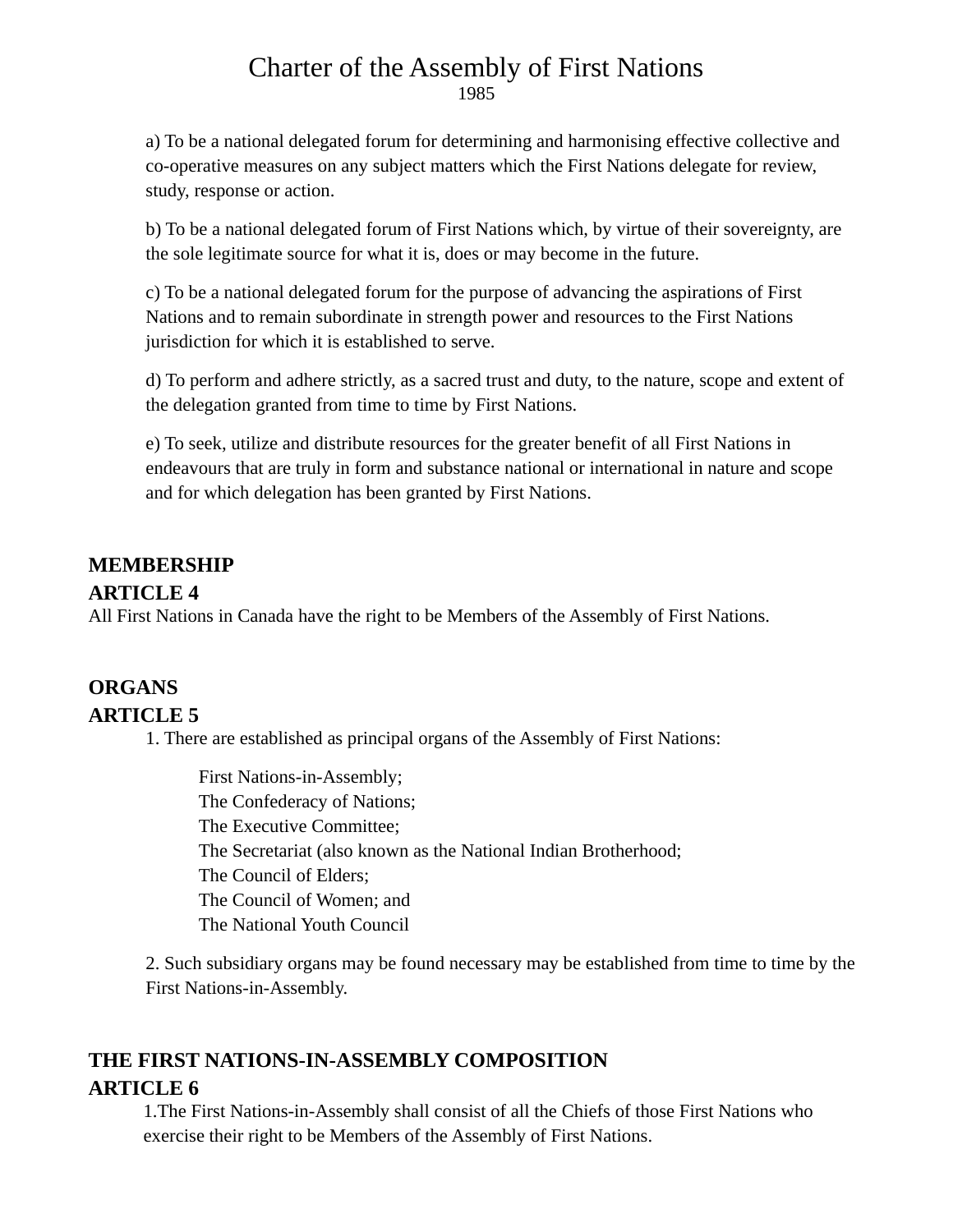2.Each First Nation shall have one representative in the First Nations-in-Assembly.

3.In the absence of a Chief of a First Nation, designated representatives, who are accredited officially in writing by a First Nation for that purpose, may participate in the First Nations-in-Assembly.

# **FUNCTIONS AND POWERS**

#### **ARTICLE 7**

1. The First Nations-in-Assembly is a forum for First Nations to conduct nation-to-nation discussions, consultations and deliberations and to collaborate on any matter within the jurisdiction of First Nations.

2. The First Nations-in-Assembly has power:

a) To discuss any matter related to the conduct or operations of any organ of the Assembly of First Nations and to make binding decisions regarding such matters.

b) To make decisions on any subject matter that chiefs of First Nations desire to initiate or undertake co-operatively and collectively through the Assembly of First Nations.

c) To delegate authority, mandates, tasks, responsibilities or duties to the Assembly of First Nations whenever such delegation is deemed necessary by the Chiefs of the First Nations.

d) To ensure that the positions and directions given by First Nations are implemented and to take disciplinary measures whenever the sacred trust and duty to perform and adhere to, in strict compliance with the delegation is deliberately breached.

e) To instruct the Executive Committee to proceed with a ratification process of its decisions regarding any subject matter of a fundamental nature that may affect the jurisdiction, rights and survival of First Nations.

f) To ensure that the Principles enumerated in Article 2 are maintained and put into practice in relation to the role and function of the Assembly of First Nations and all its regions.

g) To be, in general, the sole legitimate inherent source of what the Assembly of First Nations is, what it can do and what it may become in the future.

## **DECISION MAKING**

#### **ARTICLE 8**

1.Decisions of the First Nations-in-Assembly shall be made as far as possible by consensus or general agreement. When all efforts at achieving a consensus have been exhausted without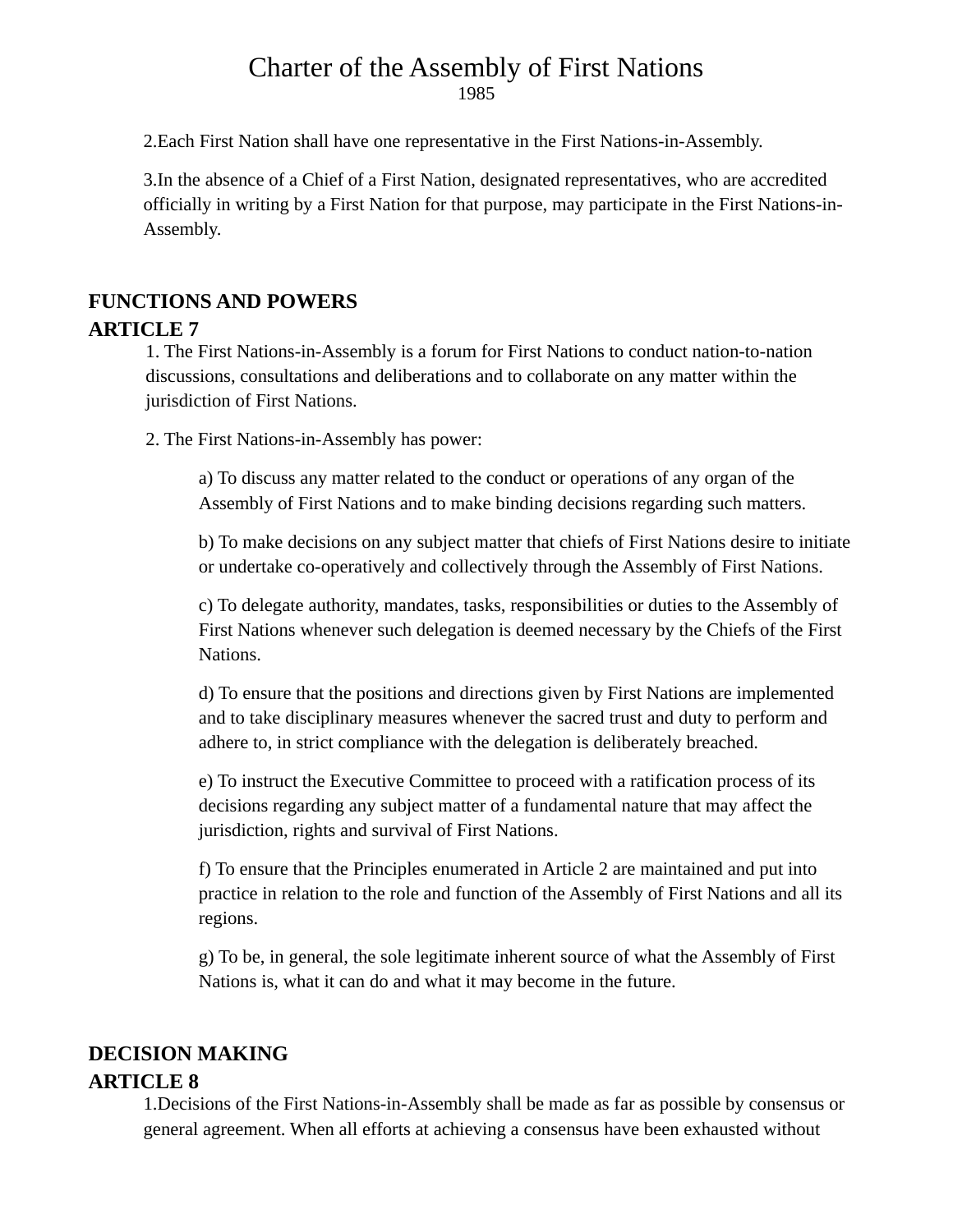success, a positive vote of 60% of the Chiefs and proxy representatives of First Nations in attendance shall be sufficient to constitute a decision.

2.In the event of voting each member shall have one vote which may be exercised by proxy.

## **ASSEMBLIES**

## **ARTICLE 9**

The First Nations-in-Assembly shall meet in regular annual sessions in the months of June or July and in such special sessions as occasion may require. Special sessions may be convened by the National Chief at the request of the Confederacy of Nations, or of the Executive Committee.

# **PROCEDURE**

## **ARTICLE 10**

The First Nations-in-Assembly shall adopt its own Rules of Procedure.

## **THE CONFEDERACY OF NATIONS**

## **COMPOSITION**

#### **ARTICLE 11**

The Confederacy of Nations shall be composed of First Nations representatives of each region on the basis of one representative for each region plus one representative for each 10,000 First Nations' citizens of that region.

For the purposes of representatives and quorum, the Executive Committee shall maintain a record of the First Nations populations of each region which shall be British Columbia, Alberta, Saskatchewan, Manitoba, Ontario, Quebec and Labrador, Nova Scotia and Newfoundland, New Brunswick, and Prince Edward Island, Northwest Territories, Yukon Territory.

## **FUNCTIONS AND POWERS**

## **ARTICLE 12**

1. The Confederacy of Nations exists and functions as the governing body between assemblies of the First Nations-in-Assembly, with authority:

a) To review and enforce decisions and directions of the First Nations-in-Assembly.

b) To interpret resolutions, decisions and directions of the First Nations-in-Assembly in cases where ambiguity or conflict arises in the interpretation of resolutions, decisions.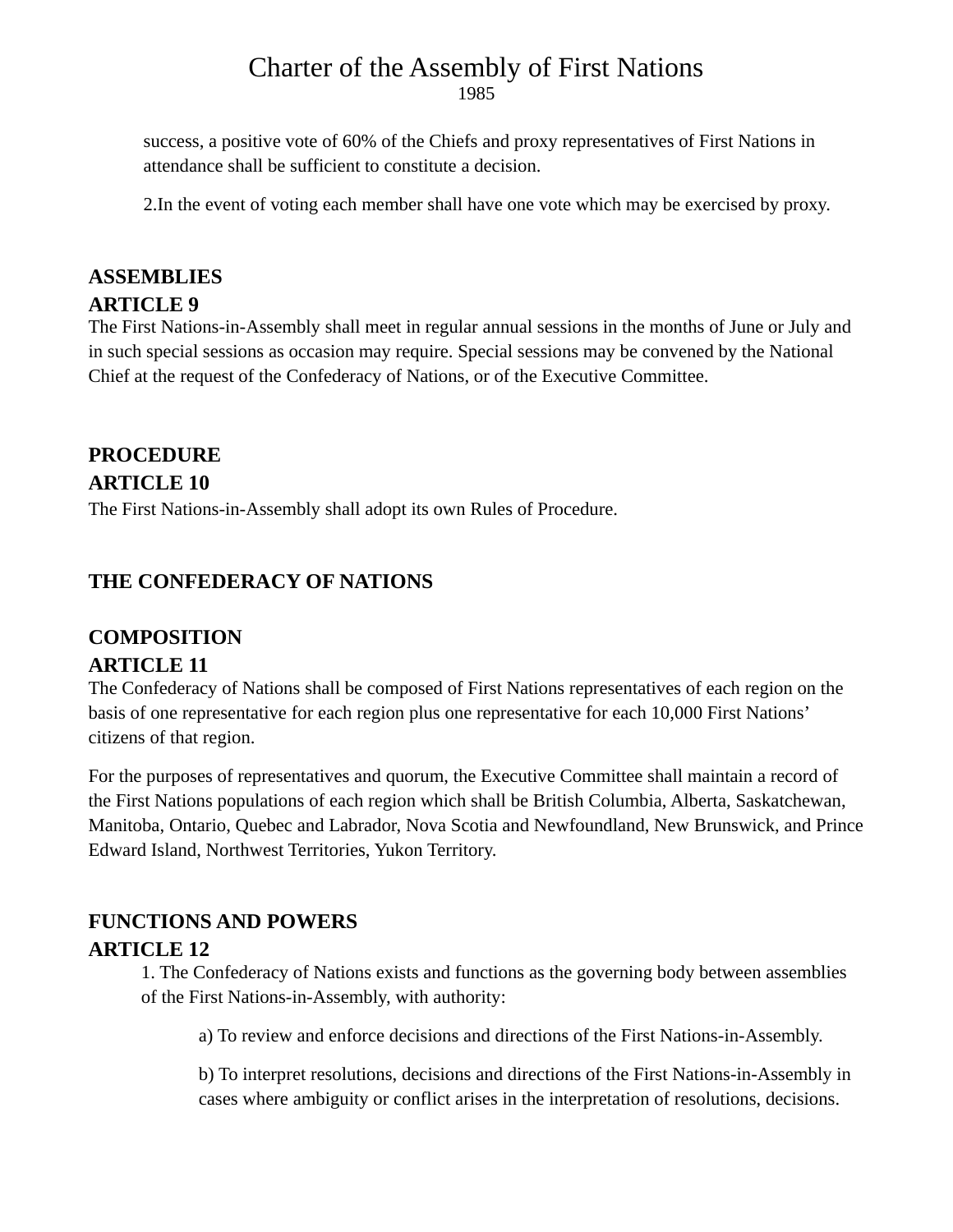c) To ensure that the Secretariat and Executive Committee (including the National Chief) conform to, and implement, the decisions and directions of the First Nations-in-Assembly.

d) To take corrective and remedial disciplinary measures in respect of any member of the Secretariat or Executive Committee (including the National Chief) in instances of willful breach of a national mandate.

e) To receive, consider, make decisions and take appropriate action on any matter raised by an individual First Nation or collectively of First Nations between meetings of the First Nations-in-Assembly provided that the response and action undertaken is within the scope of existing delegated mandates of the First Nations-in-Assembly, and provided resources that may be required are available and within the budget of the organization, and further provided that the matter dealt with does not have a detrimental effect on the rights and interests of all First Nations.

f) To address any emergency in matters of a fundamental nature affecting one or more First Nations. The Confederacy of Nations shall consider, first, whether that matter is of a fundamental , second, whether an emergency exists before any decision or action is taken on that matter. Any decision made shall be referred to the First Nations-in-Assembly at the earliest opportunity for ratification.

g) To approve, allocate, monitor and control the fiscal resources of the Assembly of First Nations.

h) To develop short-term and long-term plans and establish priorities consistent with the directions and decisions of the First Nations-in-Assembly.

i) To ensure that quarterly written reports are submitted directly to the Chiefs of the First Nations.

## **ACCOUNTABILITY**

#### **ARTICLE 13**

1.The Confederacy of Nations shall be accountable to, shall report to and take direction from the First Nations-in-Assembly.

2.The Confederacy of Nations representatives may be elected or appointed and removed by the Chiefs of each region at a meeting convened for that purpose.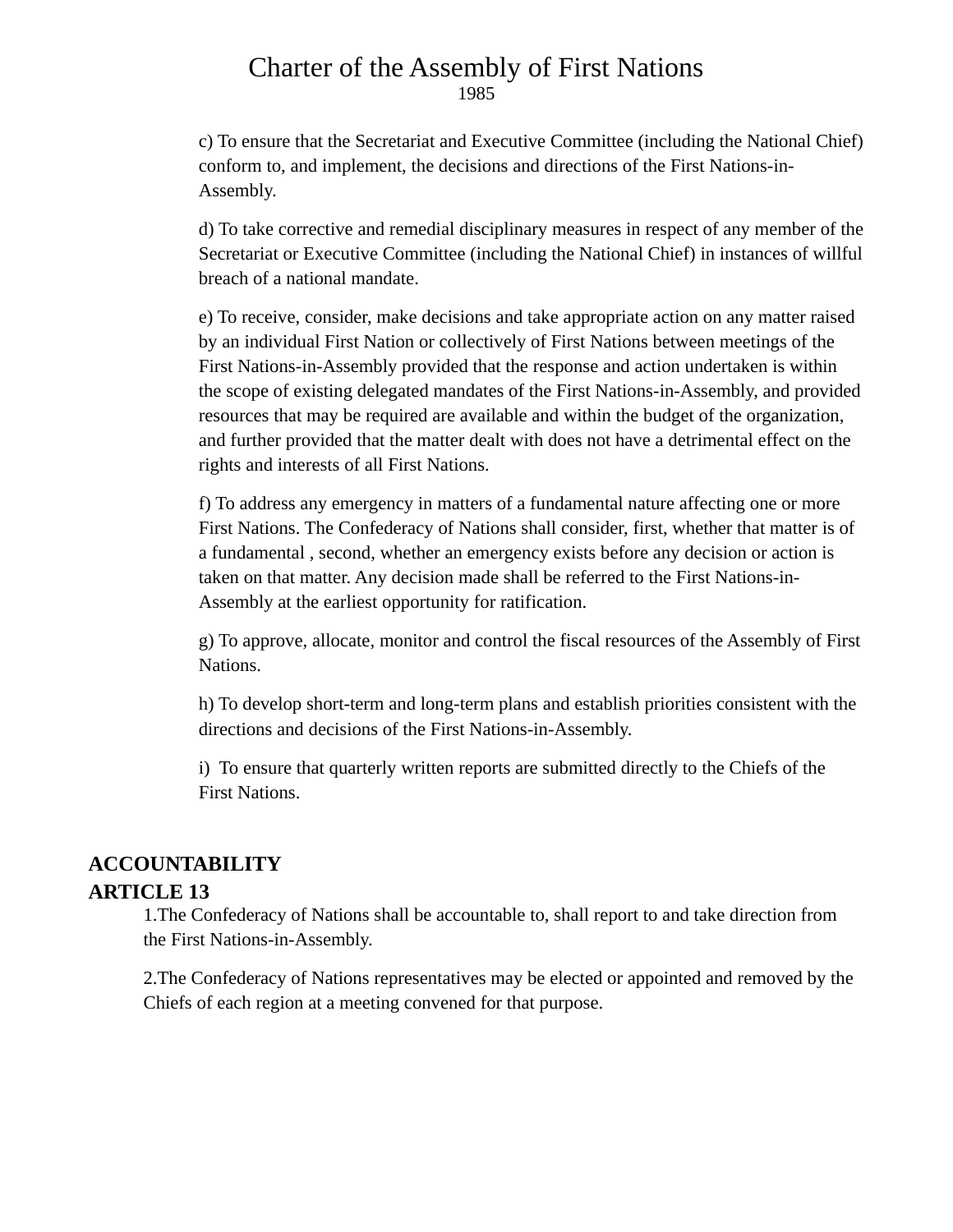# **MEETINGS**

### **ARTICLE 14**

The Confederacy of Nations shall meet in regular quarterly sessions and in such special sessions as occasion may require. Special sessions may be convened by the National Chief on his (or her) own initiative, or at the request of a quorum for the duly selected members of the Confederacy of Nations or at the request of the Executive Committee.

# **QUORUM ARTICLE 15**

Fifty percent of participating representatives and fifty percent of the participating regions shall constitute a quorum for any meeting of the Confederacy of Nations.

# **PROCEDURE**

#### **ARTICLE 16**

The Confederacy of Nations shall adopt its own Rules of Procedure.

## **THE EXECUTIVE COMMITTEE**

# **COMPOSITION**

## **ARTICLE 17**

1.Executive Committee shall consist of the National Chief, the AFN Regional Chiefs and the Chairman of the Council of Elders (in an advisory capacity).

2.National Chief shall be elected in accordance with Article 22 of the present Charter.

3.The AFN Regional Chiefs shall be elected by the Chiefs in their regions according to the following formula:, one each from British Columbia, Alberta, Saskatchewan, Manitoba, Ontario, Quebec and Labrador, Nova Scotia and Newfoundland, New Brunswick, and Prince Edward Island, Northwest Territories, Yukon Territory.

The AFN Regional Chiefs shall be elected for a three year term and shall be eligible for re-election. The term of office may be terminated before the expiry date if the Chiefs of that Region so decide at a meeting called for that purpose.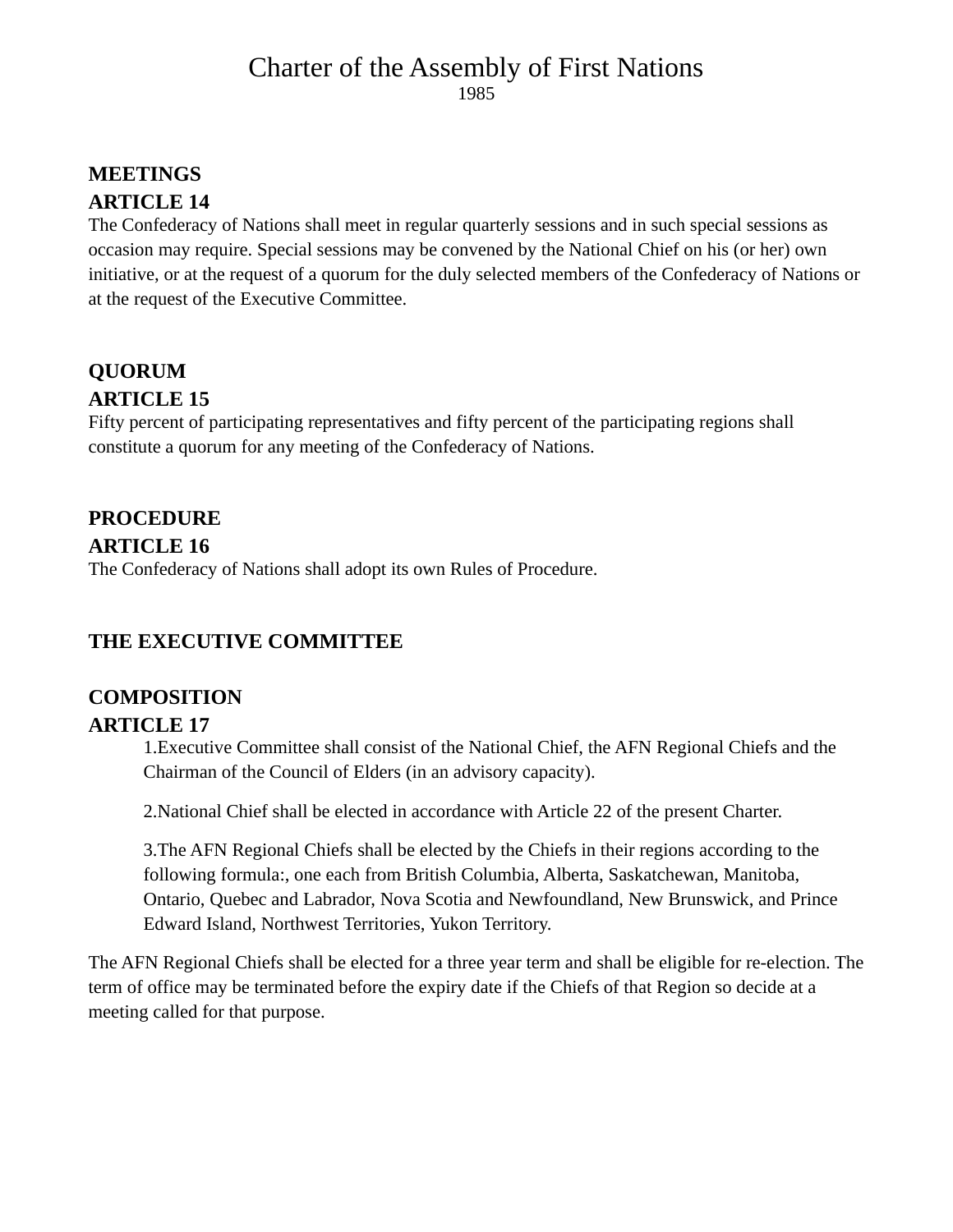# **FUNCTIONS AND POWERS**

#### **ARTICLE 18**

1.The Executive Committee shall function as a unit and any decisions or actions by any individual member of the Executive Committee shall be null and void and of no force or effect.

2.The Executive Committee shall make representations on behalf of First Nations consistent with properly delegated mandates.

3.The Executive Committee shall monitor, and control the Secretariat, set policy for the internal operations of the Secretariat, select all senior officials and approve all personnel or service contracts the value of which exceeds five thousand (\$5,000-00) dollars.

4.On matters of concern to an individual First Nation that will not affect other First Nations, the Executive Committee shall consider a request from any First Nation and decide on an appropriate course of action.

5.The Executive Committee shall bring to the attention of First Nations, the First Nations-in-Assembly and the Confederacy of Nation; any matters which, in their opinion may jeopardise the security, survival, rights, aspirations and jurisdiction of First Nations.

6.The Executive Committee shall develop the budget requirements of the Assembly of First Nations and obtain the approval of the budgets by the Confederacy of Nations.

7.The Executive Committee shall secure fiscal resources for the Assembly of First Nations and monitor and control the expenditures of the Assembly of First Nations.

8.In implementing the decisions of the First Nations-in-Assembly and the Confederacy of Nations, the Executive Committee shall comply in all cases with the true spirit and intent of the delegation granted from time to time.

9.In performing their duties or responsibilities, the Executive Committee may establish portfolios and deploy resources as deemed necessary, subject to the approval of the Confederacy of Nations and to the nature of the delegation granted by the First Nations-in-Assembly.

10.Members of the Executive Committee may participate in Confederacy of Nations meetings with voting privileges.

# **ACCOUNTABILITY**

## **ARTICLE 19**

The Executive Committee shall be accountable to, shall report to and take direction from the Confederacy of Nations and the First Nations-in-Assembly.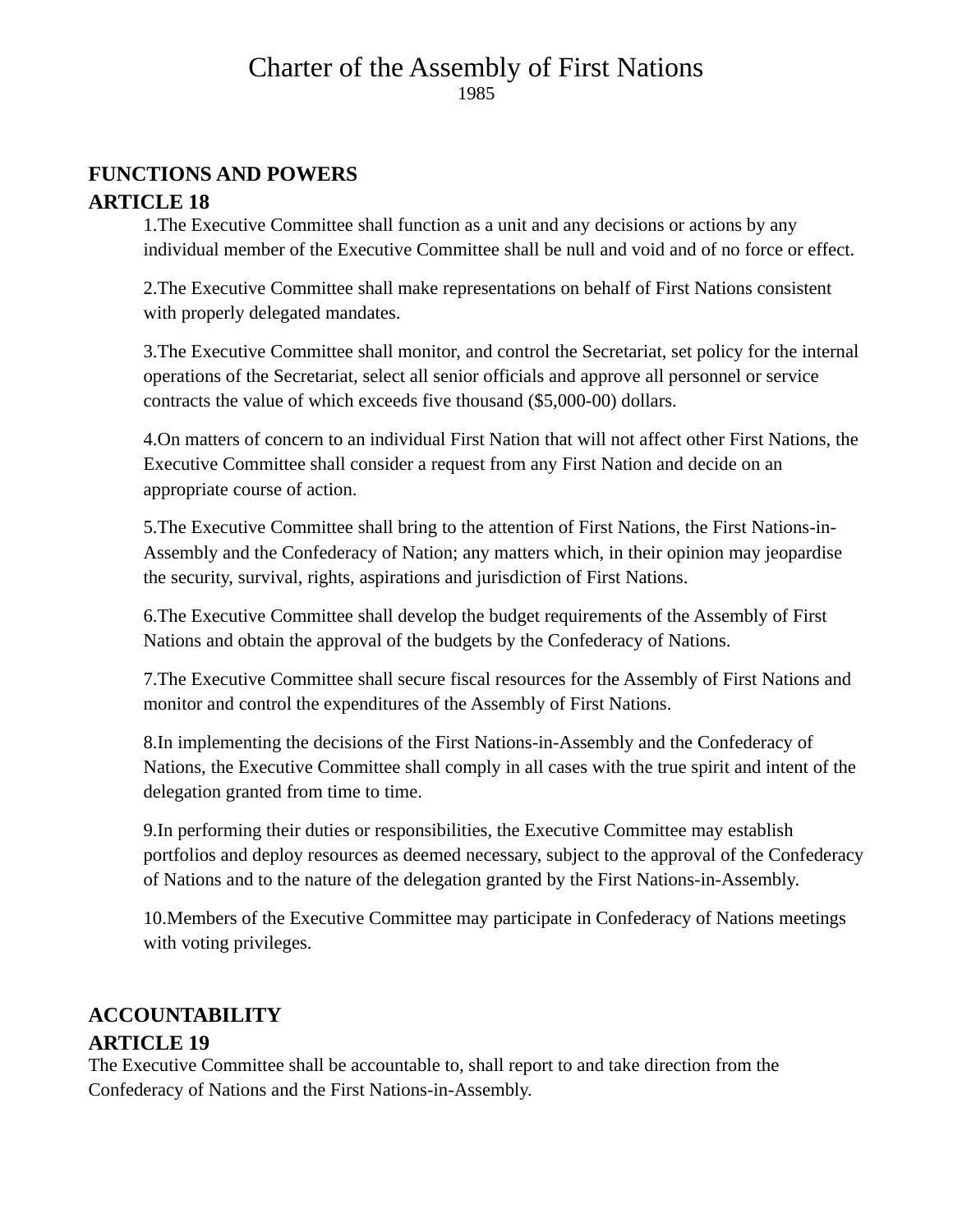## **NATIONAL CHIEF**

## **ROLE AND FUNCTION**

#### **ARTICLE 20**

1.The National Chief is a member of, and is not separate and apart from the Executive Committee. He (or she) functions as a member of a collective leadership.

2.The National Chief shall take direction from the Executive Committee as a unit, and, with the Executive Committee, is responsible to the Confederacy of Nations and ultimately to the First Nations-in-Assembly.

3.The National Chief shall make regular political and financial reports to his (or her) colleagues in the Executive Committee, to the Confederacy of Nations and to the First Nations-in-Assembly.

4.The National Chief has a political role and is the primary spokesperson of the Assembly of First Nations.

5.The National Chief shall maintain and direct the Secretariat in accordance with the directions set by the Executive Committee, the Confederacy of Nations and the First Nations-in-Assembly.

6.The National Chief shall preside over Executive Committee and Confederacy of Nations meetings.

7.The National Chief shall develop a budget for the office of National Chief and the rest of the Executive Committee, and shall retain support staff to help the Executive Committee carry out their duties and obligations to the First Nations.

8.The National Chief shall operate the Secretariat within the Budget approved each fiscal year by the Confederacy of Nations.

9.The National Chief shall reside in the National Capital area.

10.The National Chief shall be paid a salary established by the First Nations-in-Assembly.

## **AUTHORITY AND ACCOUNTABILITY**

#### **ARTICLE 21**

1.The National Chief shall have no inherent political authority.

2.Any authority the National Chief may have shall derive exclusively and entirely from authority granted from time to time by the First Nations-in-Assembly.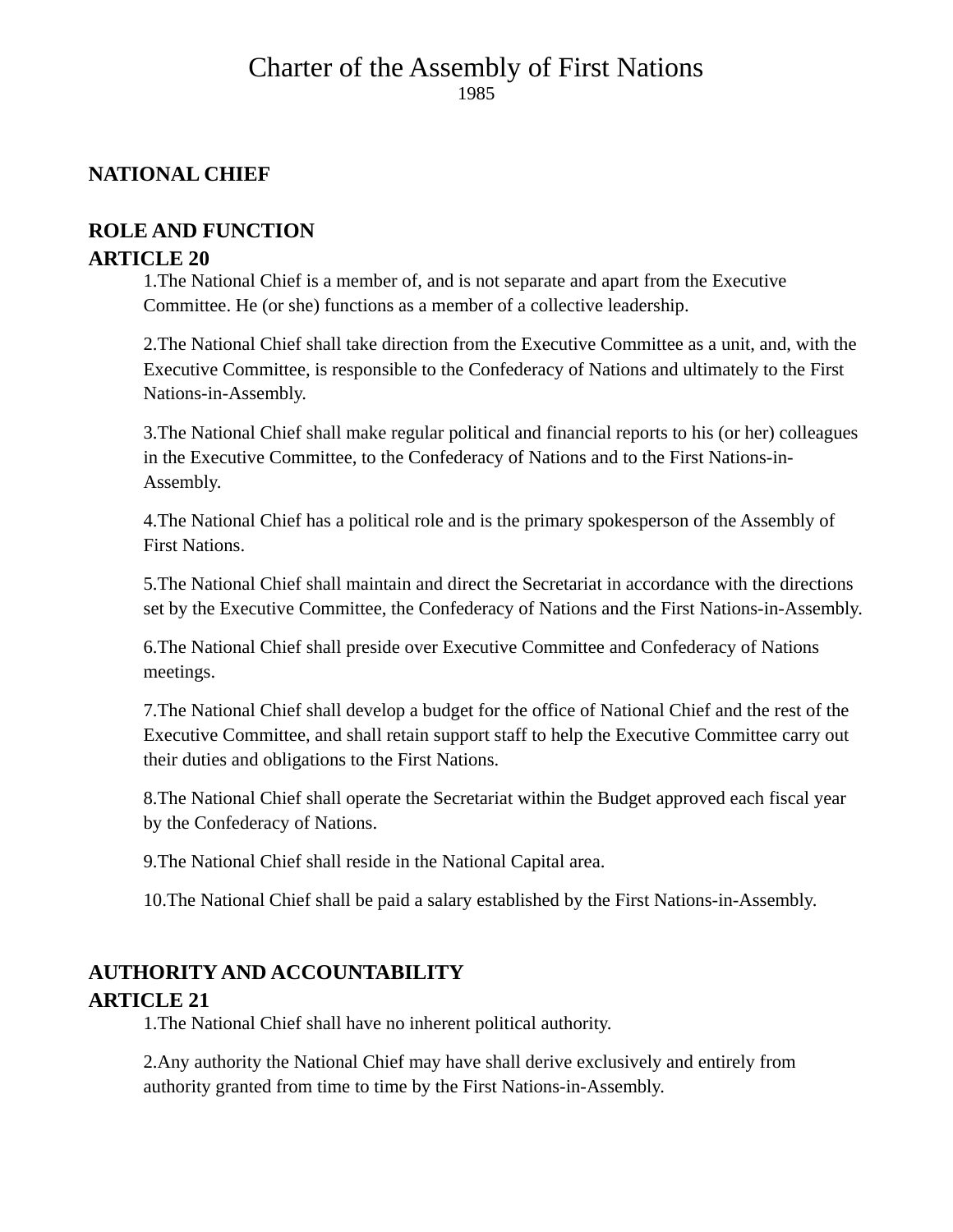3.As a leader who exercises delegated mandates, authority, responsibilities and duties, the National Chief has a sacred political trust to comply in every respect with the direction given by the First Nations-in-Assembly, the Confederacy of Nations and the Executive Committee.

## **ELECTION AND TERM**

#### **ARTICLE 22**

1.The National Chief shall be elected by the First Nations-in-Assembly by a majority of 60% of the registered representatives of First Nations at an Assembly convened for the purpose of electing a National Chief.

2.The National Chief shall be elected for a three-year term and be eligible for re-election but may be removed by a majority of 60% of the registered representatives of First Nations at a Special Assembly. convened by the Confederacy of Nations for that purpose.

3.In the event that the National Chief is removed from Office in accordance with paragraph 2 of this article; or in the event that he dies or resigns, or is found to be medically unfit to carry on his duties and complete his term of office owing to physical or mental disability, or is the event that his term of office ends before a new election, the rest of the Executive Committee shall assume his role and function until such time as other arrangements are made by the First Nations-in-Assembly.

4.A National Chief who is seeking re-election, and any other candidate for the Office of National Chief, shall maintain a strict accounting of all moneys raised for their campaign; and a preliminary disclosure of these records shall be made to the Assembly at which they are seeking election prior to the time of the election.

5.At any Assembly at which an election for the Office of National Chiefs occurs, the Chief Electoral Officer shall review the accounts disclosed by each candidate in accordance with paragraph 4 of this Article and shall ensure that standards set for such accounts by the First Nations-in-Assembly are applied fairly and evenly to all candidates.

#### **COMPOSITION**

## **COUNCIL OF ELDERS ARTICLE 23**

1.The Council of Elders shall consist of Elders representative of First Nations (the number to be determined by the First Nations-in-Assembly) in addition to its Chairperson who shall be associated with the Secretariat and be an advisory member of the Executive Committee.

2.Elders shall elect their representatives and the Chairperson of the Council.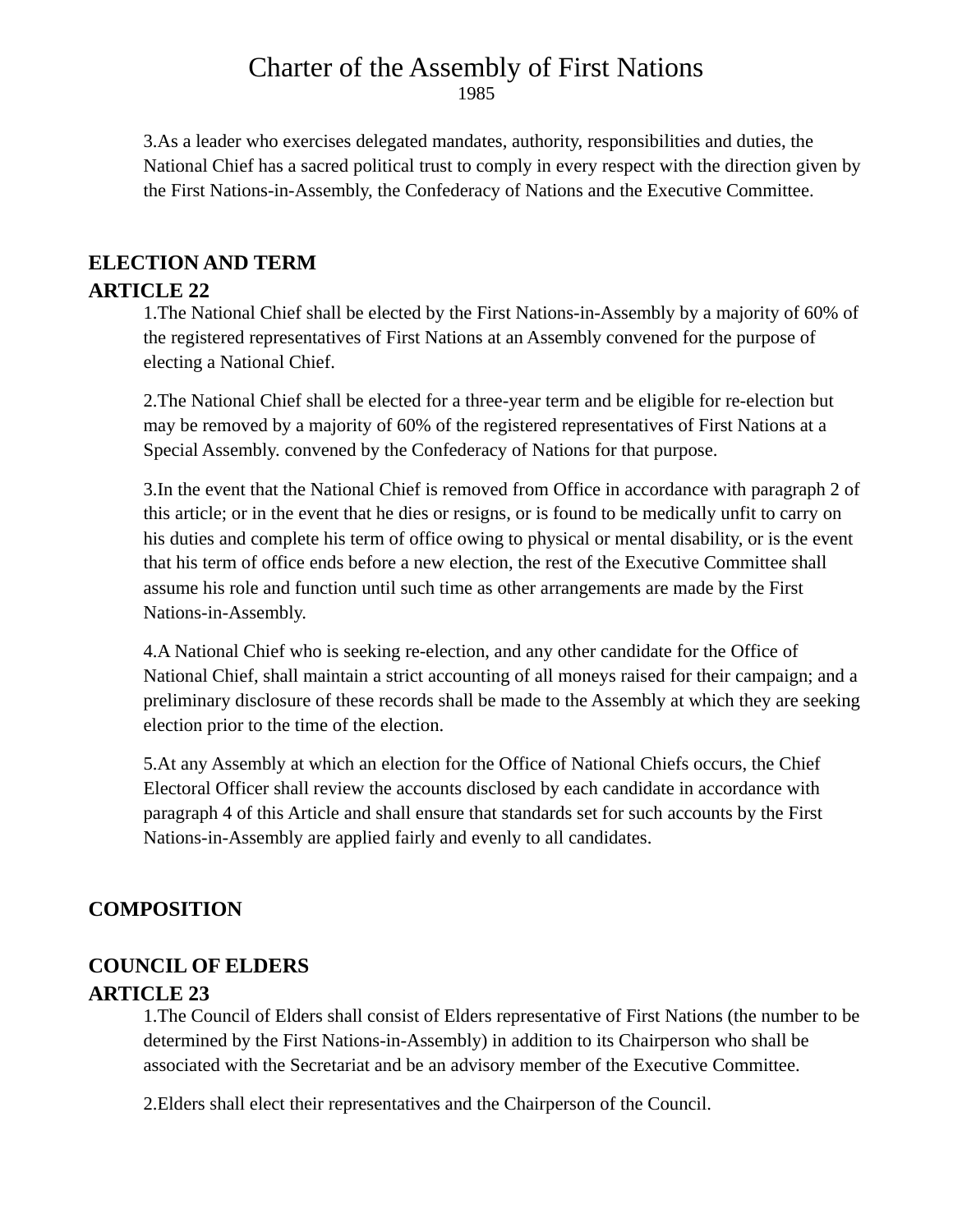# **COUNCIL OF WOMEN**

## **ARTICLE 23.A**

1.The Council of Women shall consist of one or more female (s) in a leadership position representing each of the ten regions according to the following formulas: one each from British Columbia, Alberta, Saskatchewan, Manitoba, Ontario, Quebec and Labrador, Nova Scotia and Newfoundland, New Brunswick and Prince Edward Island, Northwest Territories and the Yukon Territory. Each region will be responsible for identifying the process for the appointment of their regional representative. In addition the Chairperson (or designate) shall be associated with the Secretariat and be a member of the Executive Committee.

2.The Chairperson will be selected by the representatives of the Council of Women, each representative will serve for a term of three years and shall be eligible for re-appointment.

# **NATIONAL YOUTH COUNCIL**

#### **ARTICLE 23.B**

1.The National Youth Council shall consist of two youth representatives from each of the ten regions of the Assembly of First Nations.

2.Each region shall determine their one male and one female representative between the ages of 16 and 29 inclusive, and appoint them to the National Youth Council.

3.The National Youth Council shall elect two Chairpersons, one of whom shall be male and one female, representative of east and west (which shall include the North).

4.The National Youth Council shall be appointed for a term of three years, and shall be eligible for reappointment.

#### **ROLE AND FUNCTION**

# **COUNCIL OF ELDERS**

#### **ARTICLE 24**

1.The Council of Elders may discuss any question or any matter within the scope of the present Charter or relating to the powers and functions of any organs provided for in the present Charter, and, may make recommendations to the Executive Committee, the Confederacy of Nations, the First Nations-in-Assembly or to any subsidiary organ on any such question or matter.

2.Any Elder may participate in meetings of the First Nation-in-Assembly or of the Confederacy of Nations or of any subsidiary organ The Chairperson of the Council of Elders may participate in meetings of the Executive Committee in an advisory capacity.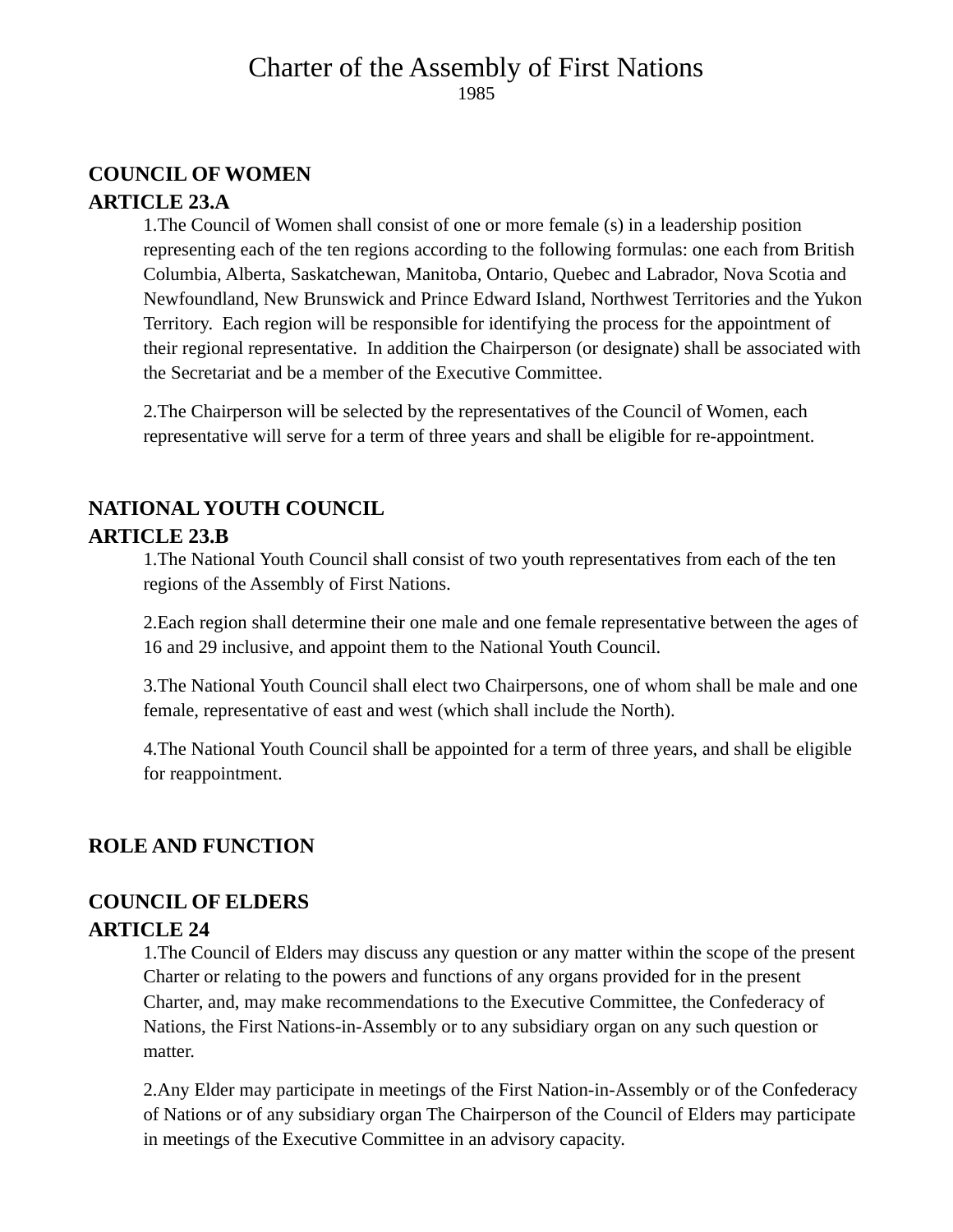3.The Council of Elders may, investigate any dispute, or any situation which might lead to friction or give rise to a dispute, in order to determine whether the continuance of the dispute or situation is likely to endanger relationships between First Nations in the Assembly of First Nations. The Council of Elders may, if all the parties to any dispute so request, make recommendations to the parties with a view to an amicable settlement of the dispute.

4.The role and function of any Elder on the Council of Elders is, in essence, non-political and advisory in nature and scope.

#### **COUNCIL OF WOMEN**

#### **ARTICLE 24.A**

1.The Council of Women may discuss any question or any matter within the scope of the present Charter or relating to the powers and functions of any organs provided for in the present Charter, and make recommendations to the Executive Committee, the Confederacy of Nations, the First Nations-in-Assembly or to any subsidiary organ on any such question or matter.

2.Any member of the Council of Women may participate fully in meetings of the First Nationsin-Assembly or of the Confederacy of Nations or of any subsidiary organ. The Chairperson (or designate) of the Council of Women may participate in meetings of the Executive Committee.

3.The Council of Women will determine and elaborate further on quorum, procedures, functions, etc. at the inaugural meeting of the Council.

# **NATIONAL YOUTH COUNCIL**

#### **ARTICLE 24.B**

1.The National Youth Council may discuss any questions or any matter within the scope of the present Charter or relating to the powers and functions of any organs provided for in the present Charter.

2.At least two representative of the National Youth Council (chosen by consensus by members of the Council) shall participate in all Annual General Assemblies and Confederacy of Nations meetings.

3.The two National Youth Council Chairpersons shall be advisory members to the Executive Committee meetings.

4.The role and function of members of the National Youth Council is to represent First Nation youth perspectives in all political, social, economic, cultural and traditional matters.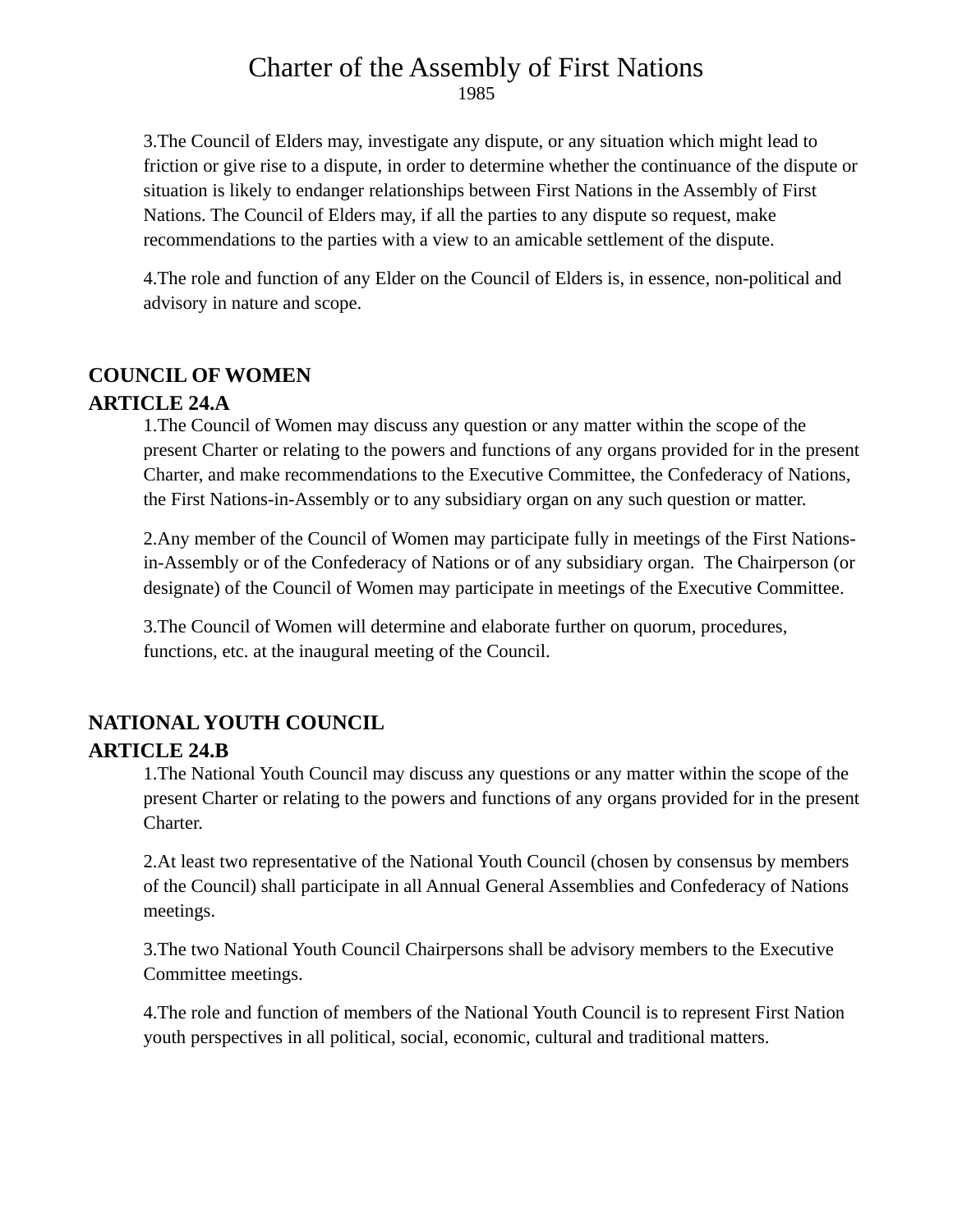## **THE AFN SECRETARIAT (NATIONAL INDIAN BROTHERHOOD)**

## **COMPOSITION**

#### **ARTICLE 25**

The Secretariat of the AFN (also known as the National Indian Brotherhood) shall be comprised of the Executive Committee and such administrative, technical and support staff as the Assembly of First Nations may require.

# **FUNCTIONS**

## **ARTICLE 26**

1.The Secretariat (NIB) shall function in accordance with its By-laws but so as to ensure the implementation of the decisions of the First Nations-in-Assembly and those of the Confederacy of Nations consistent with the decisions of the First Nations-in-Assembly.

2.The Secretariat shall provide administrative, technical and support services to the Assembly of First Nations.

3.The Secretariat shall receive, administer and distribute monies and transact business and engage in such activities as are ancillary to, or necessary for, the realization of the decisions of the First Nations-in-Assembly, the Confederacy of Nations and the Executive Committee.

#### **ARTICLE 27**

This Charter may be amended by consensus or general agreement of the Chiefs or their duly accredited representatives of the First Nations present at any Annual Meeting or Special Meeting of the First Nations-in-Assembly provided that at least 60 days written Notice is given to the First Nations in advance of the Annual Meeting or Special Meeting at which such amendment is to be tabled.

# **ADOPTION OF THE CHARTER**

#### **ARTICLE 28**

The present Charter is adopted by consensus or general agreement of the Chiefs and their duly accredited representatives of the First Nations present at the VIth Annual Assembly of First Nations held in Vancouver, British Columbia, on 31 July 1985.

NOTE: This Appendix is an integral part of the charter.

## **APPENDIX "A" (1990)**

## **ELECTORAL RULES FOR THE OFFICE OF THE NATIONAL CHIEF A. Appointment of the Chief Electoral Officer**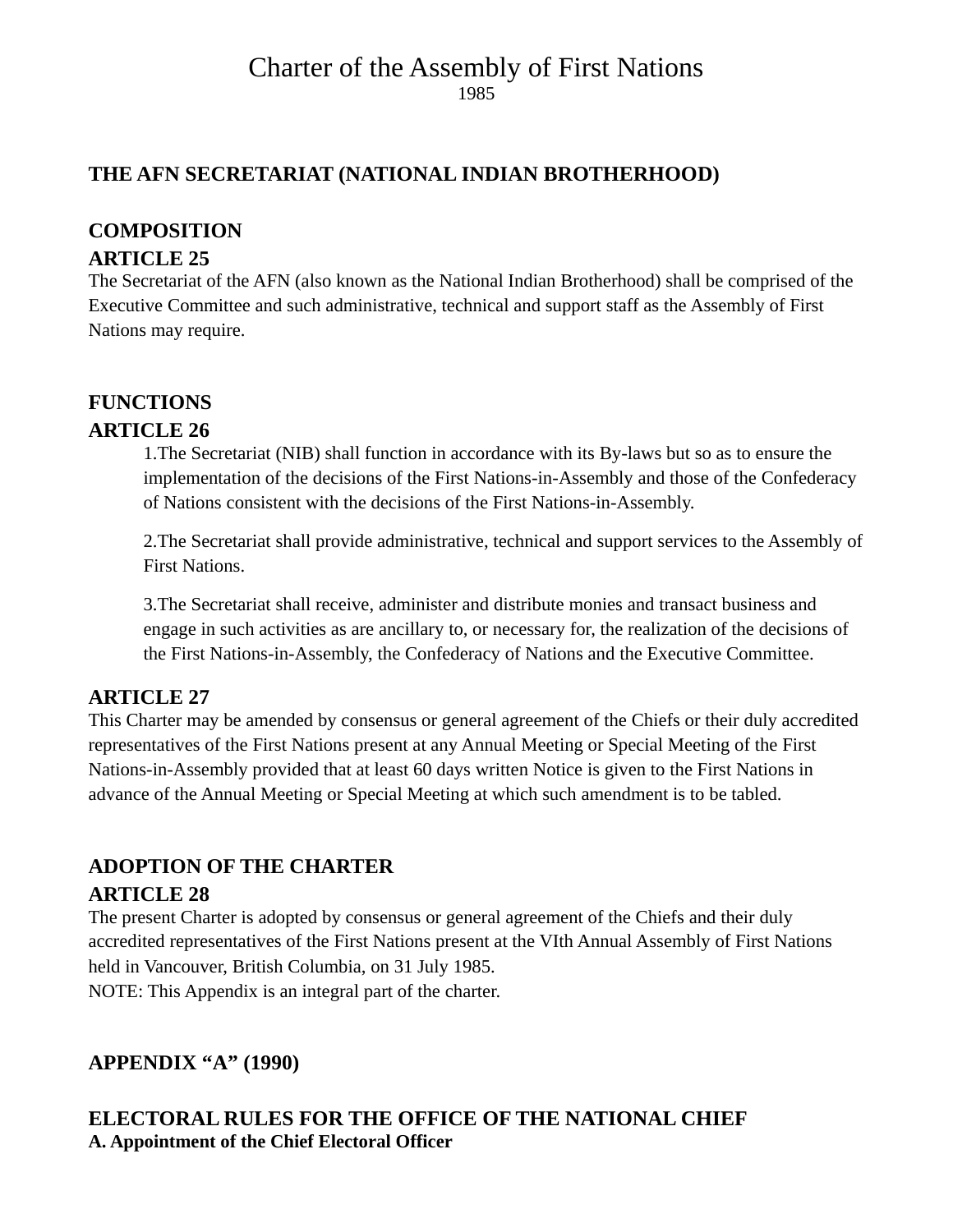1 . At least ten (10) weeks prior to the General Assembly at which the election is to occur, the Confederacy of Nations shall meet and have included on its agenda an item dealing with the appointment by resolution of the Chief Electoral Officer.

2. The Chief Electoral Officer shall assume office eight (8) weeks prior to the election and shall cease functions two (2)weeks after the election.

3. Once in office, the Chief Electoral officer is an absolutely impartial officer of the Assembly accountable directly to the General Assembly or Confederacy.

4. The Chief Electoral Officer can be removed only for cause by resolution of the General Assembly or the Confederacy.

#### **B. Functions of the Chief Electoral Officer**

1. The Chief Electoral Officer is responsible for:

(a) devising nomination forms and receiving nominations of candidates for the Office of National Chief and ensuring that they are in proper form including a passport-type photograph;

(b) mailing the names and brief particulars of the candidates to the Chiefs (using the official list of Chiefs at the National Office) at least four (4) weeks before the election;

(c) receiving an accounting from all candidates of all moneys raised and spent for their campaigns including the names of contributors;

(d) reviewing the accounts disclosed by each candidate and ensuring that spending limits are applied fairly and evenly to all candidates;

(e) arrangements for the All-Candidates Open Forum on the evening prior to the election (and presiding thereat);

(f) informing the All-Candidates Open Forum of the preliminary financial record of each candidate including the names of contributors;

(g) devising and making all administrative arrangements in connection with the election at the General Assembly including the destruction of the ballots upon a resolution of the Assembly,

(h) counting of the ballots (after voting has occurred) in the presence of one (1) observer each appointed by the candidates and of at least one (1) security officer;

(i) announcing the results of the ballot to the General Assembly, and

(j) submitting a written report on the election including details of results, to the Executive Committee within two (2) weeks after the election.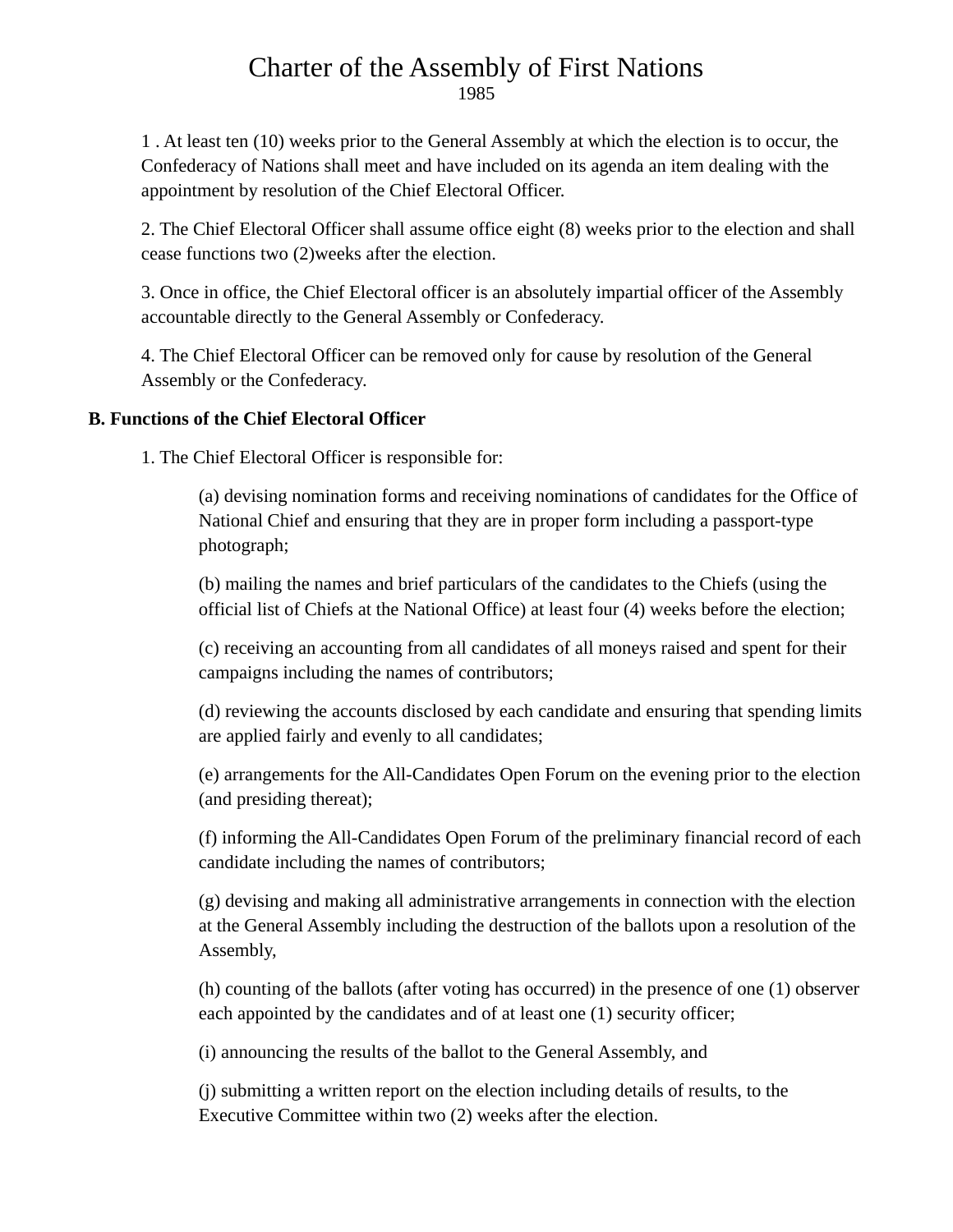NOTE: The Executive Committee shall make available to the Chief Electoral Officer such staff and facilities as he might require to carry out his duties.

#### **C. The Timing of the Election**

1. The election for the Office of National Chief shall take place on the morning of the second day of the General Assembly at which the election is to occur, the first ballot commencing at 9:00 o'clock and ending at noon. (If necessary, the election procedure shall continue throughout the day.)

2. On the evening prior to the election the candidates are obliged to participate all together in an open forum (This is in addition to any meetings with caucuses as individual candidates may choose to participate in)

3. As soon as the election results have been announced, the declared winner shall take the Oath of Office as National Chief in the presence of the General Assembly and shall assume office from that time.

#### **D. The Nomination and Endorsement of Candidates**

1. Commencing eight (8) weeks prior to the election and ending at midnight on the day that is five (5) weeks prior to the election nomination papers in proper form shall be submitted to the Chief Electoral Officer at the Branch Office of the National Indian Brotherhood / Assembly of First Nations in the National Capital Region.

2. Each nomination in proper form shall be endorsed by fifteen (15) eligible electors who shall be Chiefs representing First Nations Members of the Assembly and at least eight (8) of them shall be from a province or territory other than that from which the candidate comes.

3. Each nomination in proper form shall be accompanied by a statement signed by the candidate certifying that the candidate is of the age of eighteen (18) years and upwards and is of First Nations ancestry and belongs to a specified First Nation community which is in good standing as a Member of the Assembly of First Nations.

Note: For the purpose of these Rules, the term "in good standing as a Member of the Assembly of First Nations" means that the particular community holds itself out to be a Member of the Assembly, subscribing to the Charter of the Assembly (in particular, accepting the Role and Function of the Assembly as set out in Article 3 and the "principles as set out in Article 2) and supporting the work of the Assembly.

4. Each nomination in proper form shall be accompanied by a photograph and biographical sketch of the candidate as well as appropriate addresses and telephone numbers.

#### **E. Campaign Expenses**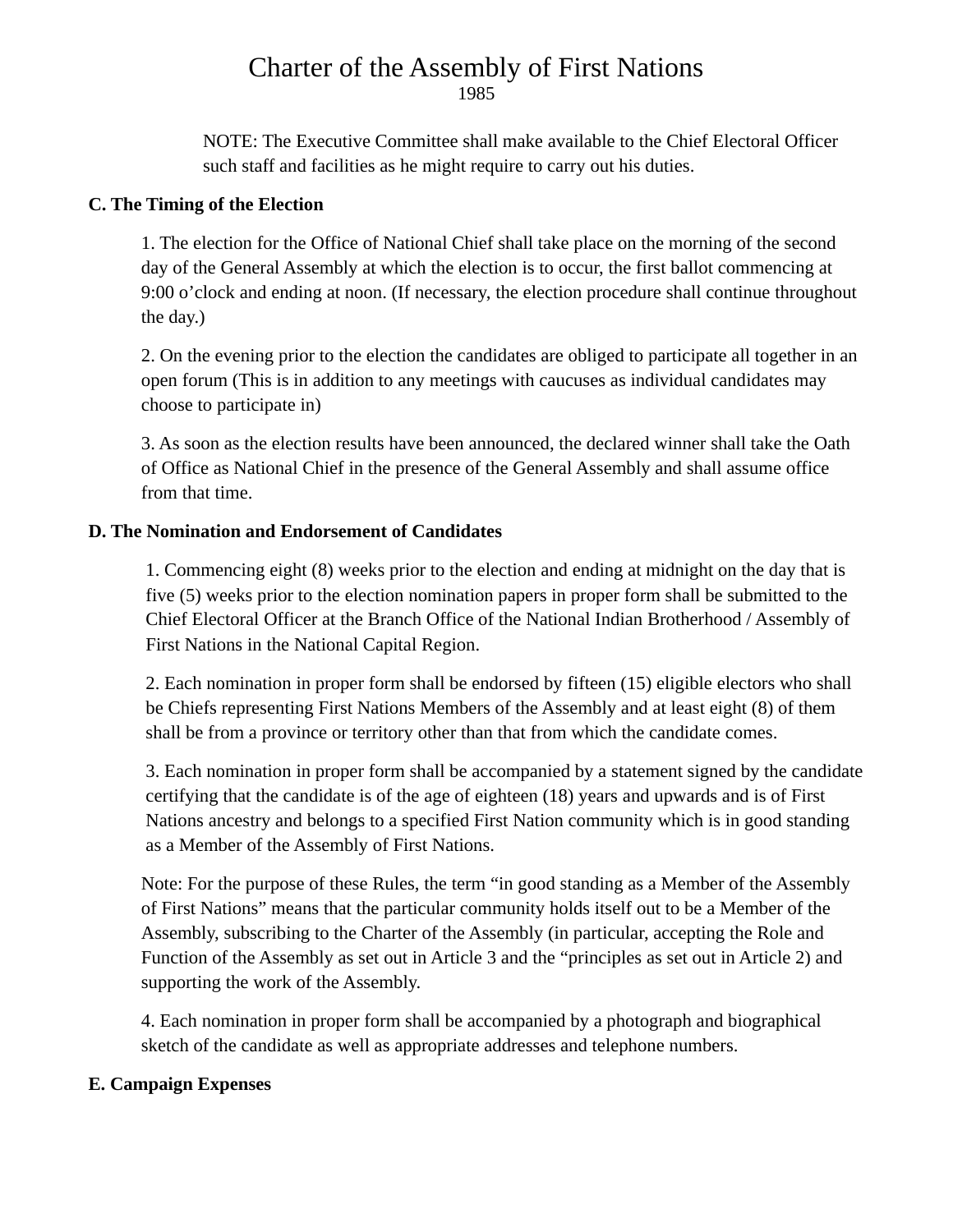1 . The limit for expenditures by each candidate for election purposes shall be thirty-five thousand dollars (\$35,000.00).

2. On the day prior to the election, each candidate shall submit a certified preliminary statement of campaign expenses and names of contributors to the Chief Electoral Officer in sufficient time for the All-Candidates Open Forum to be informed.

NOTE: The Chief Electoral Officer may disqualify any candidate who does not participate in the All-Candidates Open Forum or does not submit a financial statement or whose financial statement appear, upon reasonable grounds, to be false.

An appeal from such disqualification may be made by the disqualified candidate to the General Assembly.

#### **F. Conduct of the Election**

1. All voter registration for the election shall cease one (1)hour before the ending of the first ballot, that is, at 11:00 a.m.

2. Each Member of the Assembly shall have one (1) vote.

3. Only accredited representatives of Members shall be allowed to vote.

4. A Member may be represented by proxy in the form of a duly executed original or facsimiled Band Council Resolution (BCR) or an original or facsimiled hand-written or typewritten letter signed by the chief representative of the Member for whom the proxy is made provided that the signature is legible.

5. No accredited representative may carry more than one (1) proxy.

6. There shall be no proxies of proxies.

7.The winner of the election shall be that person who first gains a majority of sixty (60) per cent of the votes of the representatives of Members who are registered at the Assembly.

8. A candidate who fails to gain at least fifteen (15) votes shall be automatically eliminated.

9. In addition to any candidate eliminated under clause 8, after each ballot, the candidate who gains the lowest number of votes shall be automatically eliminated.

10. Any candidate may withdraw from the election at any time.

#### **Amendments**

1. VIIth Annual General Assembly August 20, 1986, St John's, Newfoundland